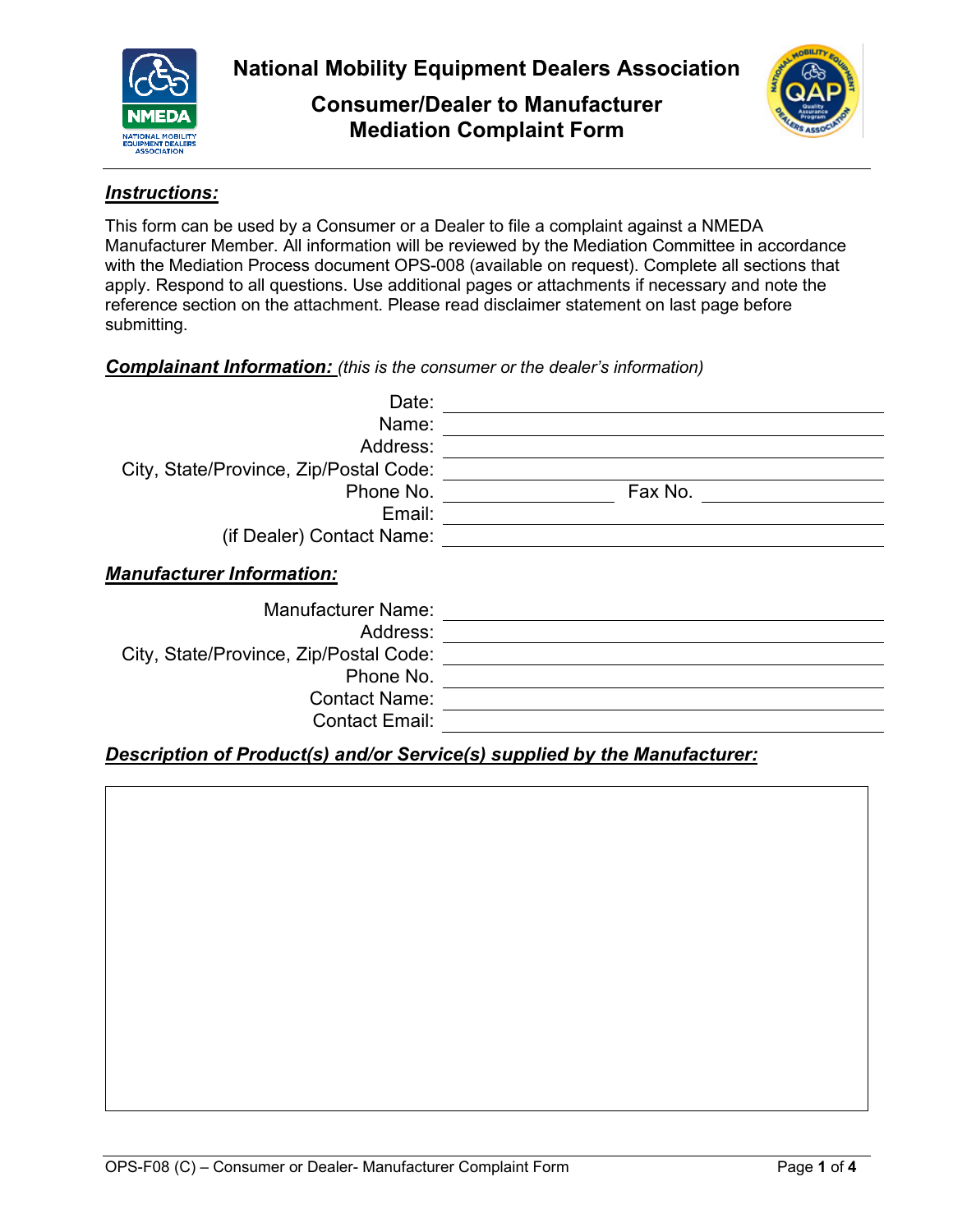

**Consumer/Dealer to Manufacturer Mediation Complaint Form**



## *Questions and Complaint Details:*

- 1. Your cost for product/service: \_\_\_\_\_\_\_\_\_\_\_\_\_\_\_\_\_\_\_\_\_\_\_\_\_\_\_\_\_\_\_\_\_\_\_\_\_\_\_
- 2. Date of purchase: \_\_\_\_\_\_\_\_\_\_\_\_\_\_\_\_\_\_\_\_\_\_\_\_\_\_\_\_\_\_\_\_\_\_\_\_\_\_\_\_\_\_\_\_\_\_\_\_
- 3. Date of installation: \_\_\_\_\_\_\_\_\_\_\_\_
- 4. Name of installing technician(s):
- 5. Have technician(s) installed this product, from this manufacturer before?

\_\_\_\_\_\_\_\_\_\_\_\_\_\_\_\_\_\_\_\_\_\_\_\_\_\_\_\_\_\_\_\_\_\_\_\_\_\_\_\_\_\_\_\_\_\_\_\_\_\_\_\_\_\_\_\_\_\_\_\_\_\_\_

■ Yes or ■ No *(check box)*. How many times?

**6.** What is the nature of the problem? **Be Specific**

**7.** Have you requested trouble-shooting assistance from the Manufacturer?

■ Yes or ■ No *(check box)*. How many times?

List specific results of trouble-shooting attempts:

8. Were installation instructions/wiring diagrams/trouble-shooting methods included with the product?  $\Box$  Yes or  $\Box$  No *(check box)* 

\_\_\_\_\_\_\_\_\_\_\_\_\_\_\_\_\_\_\_\_\_\_\_\_\_\_\_\_\_\_\_\_\_\_\_\_\_\_\_\_\_\_\_\_\_\_\_\_\_\_\_\_\_\_\_\_\_\_\_\_\_\_\_

- 9. Has the Manufacturer exhausted all remedies for your situation? Yes or No *(check box)*
- 10. Is the Product or service now functional and are you now looking for compensation for the part(s) and labor?  $\Box$  Yes or  $\Box$  No *(check box)*
- 11. How many hours of shop time have been invested in attempted repair?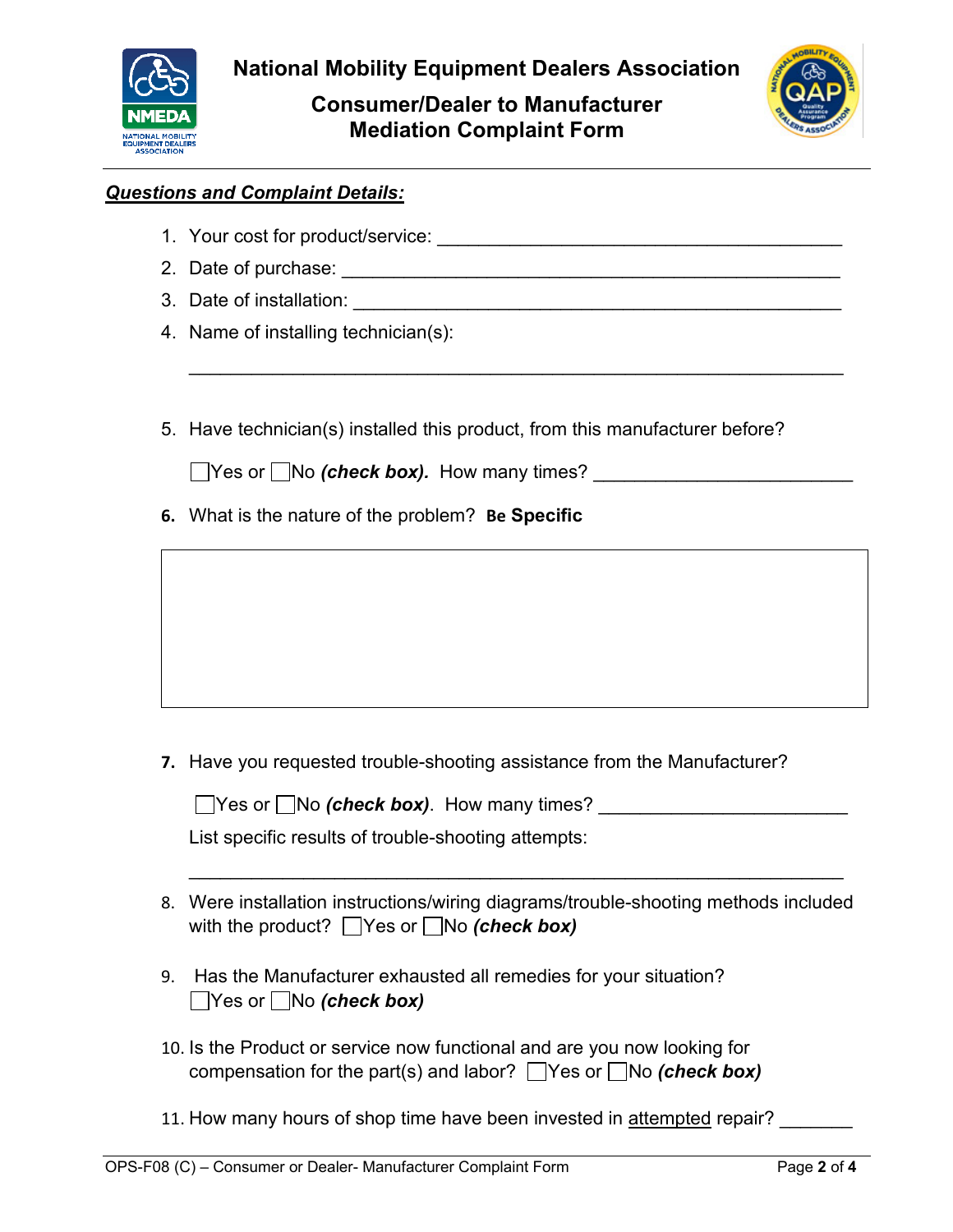

# **Consumer/Dealer to Manufacturer Mediation Complaint Form**



| 12. In your opinion, has the Manufacturer/Distributor been operating in good faith<br>while working with you to resolve the problem?<br>$\blacksquare$ Yes or $\blacksquare$ No <i>(check box).</i> If NOT, please describe |
|-----------------------------------------------------------------------------------------------------------------------------------------------------------------------------------------------------------------------------|
|                                                                                                                                                                                                                             |
|                                                                                                                                                                                                                             |
| 13. Are you willing to abide by the recommendations of decisions made by the<br>Mediation Committee and/or NMEDA Executive Board to resolve your situation?<br>$\Box$ Yes or $\Box$ No <i>(check box)</i>                   |
| 14. Any additional comments or information that may be of assistance to the<br>Committee in arbitrating your situation (please describe):                                                                                   |
|                                                                                                                                                                                                                             |
|                                                                                                                                                                                                                             |

## **Note:**

If you have a complaint that does not fit into the questions shown above, please describe your situation in the box in Section 6. Please include all relevant names, addresses, phone numbers, dates, times, and product/service descriptions that the Committee may need to arbitrate your situation.